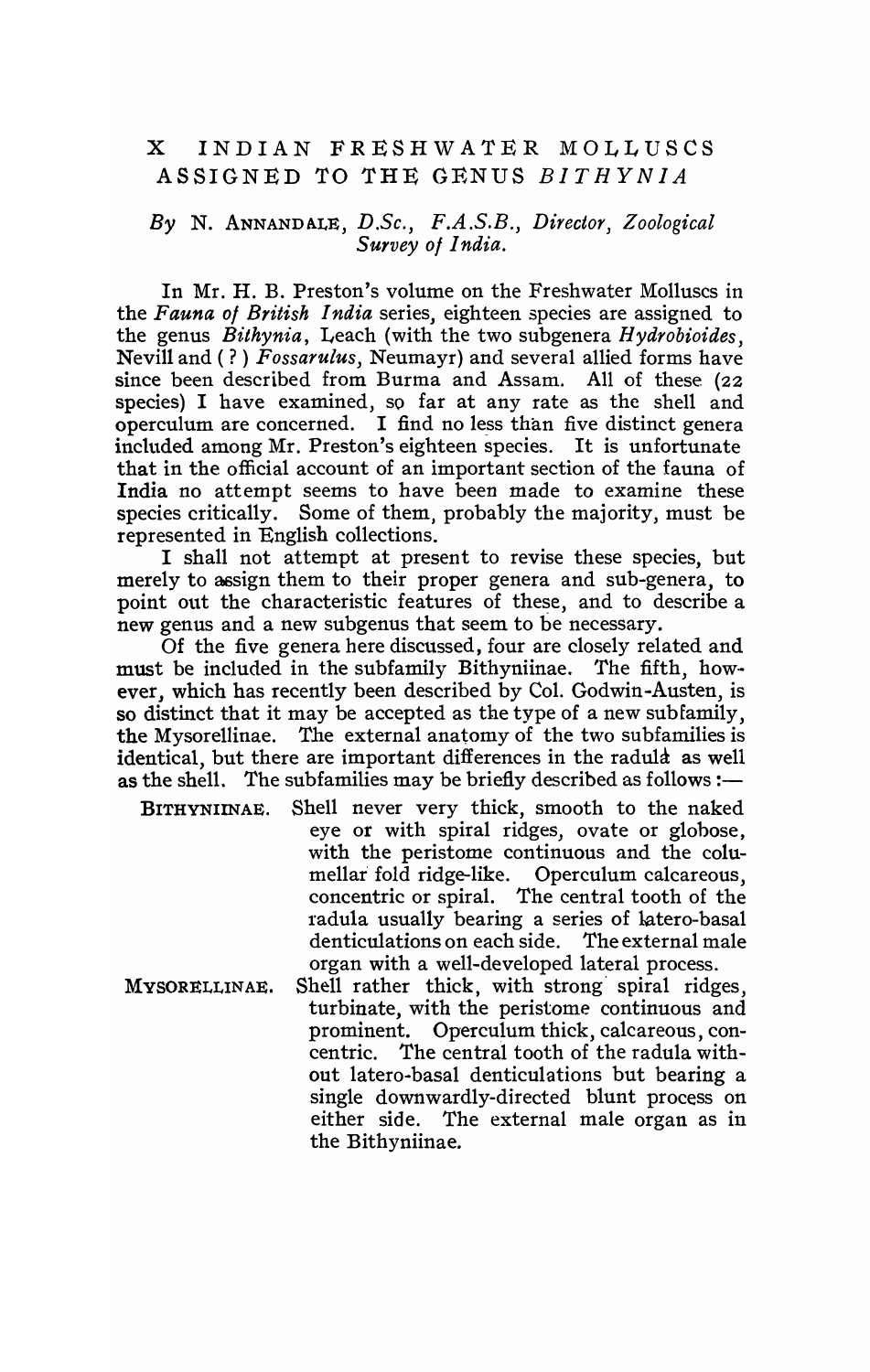# Key to the Indian Genera, species of which have been assigned to Bithynia, *Leach.*

- I. Operculum spiral on *both surfaces*, with the nucleus eccentric. Whorls of shell more or less tumid and body-whorl very large; umbilicus closed or rimate;  $_{\rm collumellar}$  fold ridge-like but by no means prominent. central tooth of radula With latero-basal dentlculations in a series on either side
- 2. Operculum concentric, or mainly so externally, w h ith the **S** nucleus central or sub-central, almost smooth inter
	- nally.<br>A. Shell conspicuously perforate, turbinate, ornamented with strong spiral ridges; peristome continuous, prominent, uniform; central tooth of radula with a single blunt, downwardly-directed lateral process at each side ..... *Mysorella*.<sup>1</sup>
	- B. Shell broadly but shallowly umbilicate, with a broad oblique groove proceeding downwards from the umbilicus to the lower margin of the mouth j sculpture consisting of fine spiral grooves; central tooth of radula as in *Amnicola Sataria,* nov.
	- C. Shell narrowly umbilicate or subumbilicate, with a narrow groove descending obliquely from umbilicus but not reaching margin of mouth; columellar fold forming a sharp, prominent ridge continuous with outer lip; outer lip hardly thickened j central tooth of radula as in Amnicola ... **and ...** ... ... Bithynia.
	- D. Shell resembling that of *Bithynia,* but with the columellar fold greatly thickened and the whole outer lip more or less incrassate; a varix often present on the body-whorl; central tooth of radula as in *Amnicola* ... **...** ... **hydrobioides.**

*Two* genera in this key *(Mysorella* and *Sataria)* are, so far as we know, monotypic. *Mysorella* has recently been described by Co1. Godwin-Austen,' while *Sataria* is here described as new; but the type-species of both have long been known. *Hydrobioides* was first erected as a subgenus of *Bithynia* by the late Mr. G. Nevil1.8 I have recently discussed it at some length.<sup>4</sup> Dr. Baini Prashad<sup>5</sup> and I have also, still more recently, proposed a new subgenus *(Alocinma)* of *Amnicola,* Gould and Haldeman, to contain certain Indian and Persian species. A large proportion of the Indian species hitherto assigned to *Bithynia* belong to this subgenus, more in fact than can be retained in the former genus. The species described by Mr. Preston, with those recently described by myself, may now be identified generically as follows :-

1'0 the genus *An1,nicola* and the subgenus *Alocinma* I attribute the following  $:$ —

 $Bithynia\,\,travancorica,\,\,Benson;\,\,B.\,\,subpulchella,\,\,Nevill;\,\,B.\,$  $inconspace,$  Dohrn; *B. orcula*, Frauenfeld; *B. laevis*,

*Amnicola (Alocinma).* 

<sup>&</sup>lt;sup>1</sup> Godwin-Austen, *Rec. Ind. Mus.* XVI, p. 431 (1919).

<sup>~</sup> Godwln~Austen, *Rec. Ind. Mus.* XVI, pp. 211,431 (1919).

S Nevill, *Hand List Moll. Ind. Mus.* I I, p. 42 ( 1884).

<sup>4</sup>Annandale, *Rec. Ind. Mus.* XIV, p. 117 (1918).

<sup>&</sup>lt;sup>6</sup> Annandale and Prashad, *Rec. Ind. Mus.* XVIII, p. 23 (1919).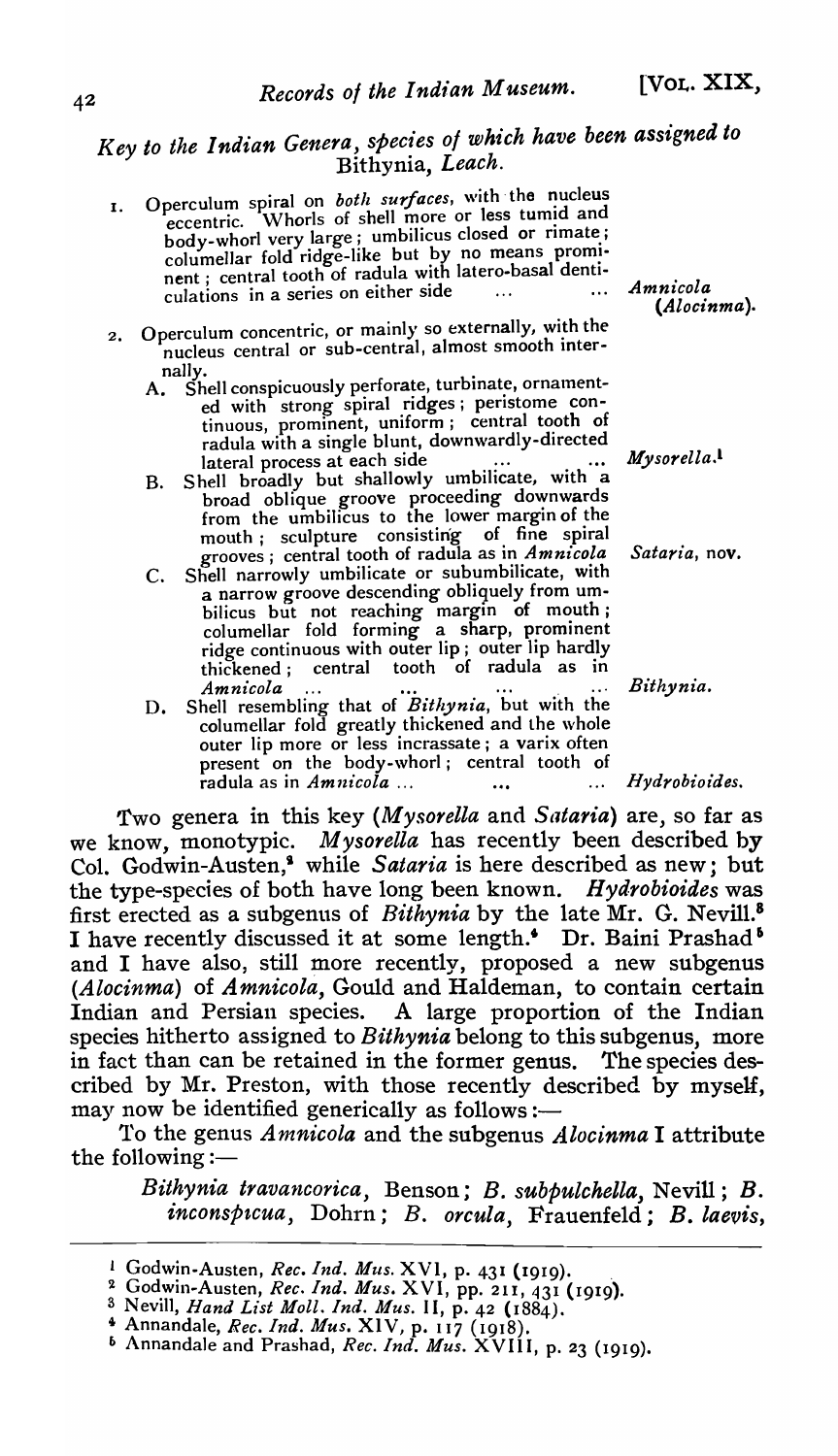Morelet; *B. stenothyroides..* Dohrn; *B. dibrugarhensis,*  Preston; *A mnicola alticola,* Annandale.

- To *Bithynia*, Leach, the following:-
	- *B. tentacl41ata* (Linne), the type-species; *B. cerameopoma*  (Benson); *B. pulchella* (Benson); *B. lutea,* Gray; *B. pygmaea,* Preston; *B. troscheli* (Paasch).
- To *Hydrobioides*, Nevill:-

*B. turrita,* Blanford, the type-species; *B. nassa,* Theobald; *B. moreletiana,* Nevill; *Hydrobioides nana,* Annandale; *H. avarix,* Annandale.

To *Sataria*, gen. nov. :-*Bithynia evezardi,* Blanford, the only known species.

To *Mysorella*, Godwin-Austen:-

Bithynia costigera (Küster) with its race *curta*, Nevill, which is the type of the genus.

All these species occur within the limits of the Indian Empire, but *B. tentaculata* and *B. troscheli* are Palaearctic and are only found, so far as India is concerned, in Kashmir and the neighbouring country, while *Hydrobioides* seems to be exclusively Burmese; *Mysorella* is confined to the southern part of Peninsular India (plains and Mysore Plateau) and Ceylon, and *Sataria* to the Bombay section of the Western Ghats. The range of *A locinma* extends from Mesopotamia to Upper Burma, and the south of the Indian Peninsula, but the subgenus is closely allied to the Palaearctic *Pseudamnicola,* which may also be regarded as a subgenus of *A mnicola, A mnicola (s.s.)* is American. *Bithynia* is found all over Europe and Asia, but is perhaps mainly Palaearctic.

#### Subfamily *BITHYN I1NAE.*

Genus Amnicola, Gould and Haldeman  $(1841)$ .

*1865. Amnz'cola,* Simpson, *Smiths, Misc. Co ll,* 201, p. 12,

This genus, as has been pointed out recently, can be divided into three subgenera, *Amnicola, s.s.* (American), *Pseudamnicola*  (Palaearctic) and *Alocinma* (Indian, Persian and Mesopotamian). All the Indian species of the genus I have examined belong to it.

#### Subgenus Alocinma, Annand. and Prashad (1919).

1919- *Alocinma,* Annandale and Prashad, *Rec, Ind. Mus,* XVIII, p, 23-

The shells of this subgenus are more or less globose, with the whorls somewhat tumid, the body-whorl very large and the suture rather wide. The umbilicus is almost or entirely closed and the columellar fold is never prominent though always ridge-like. There is no well-defined groove proceeding downwards from the umbilicus outside the fold. The shell-sculpture is microscopic. The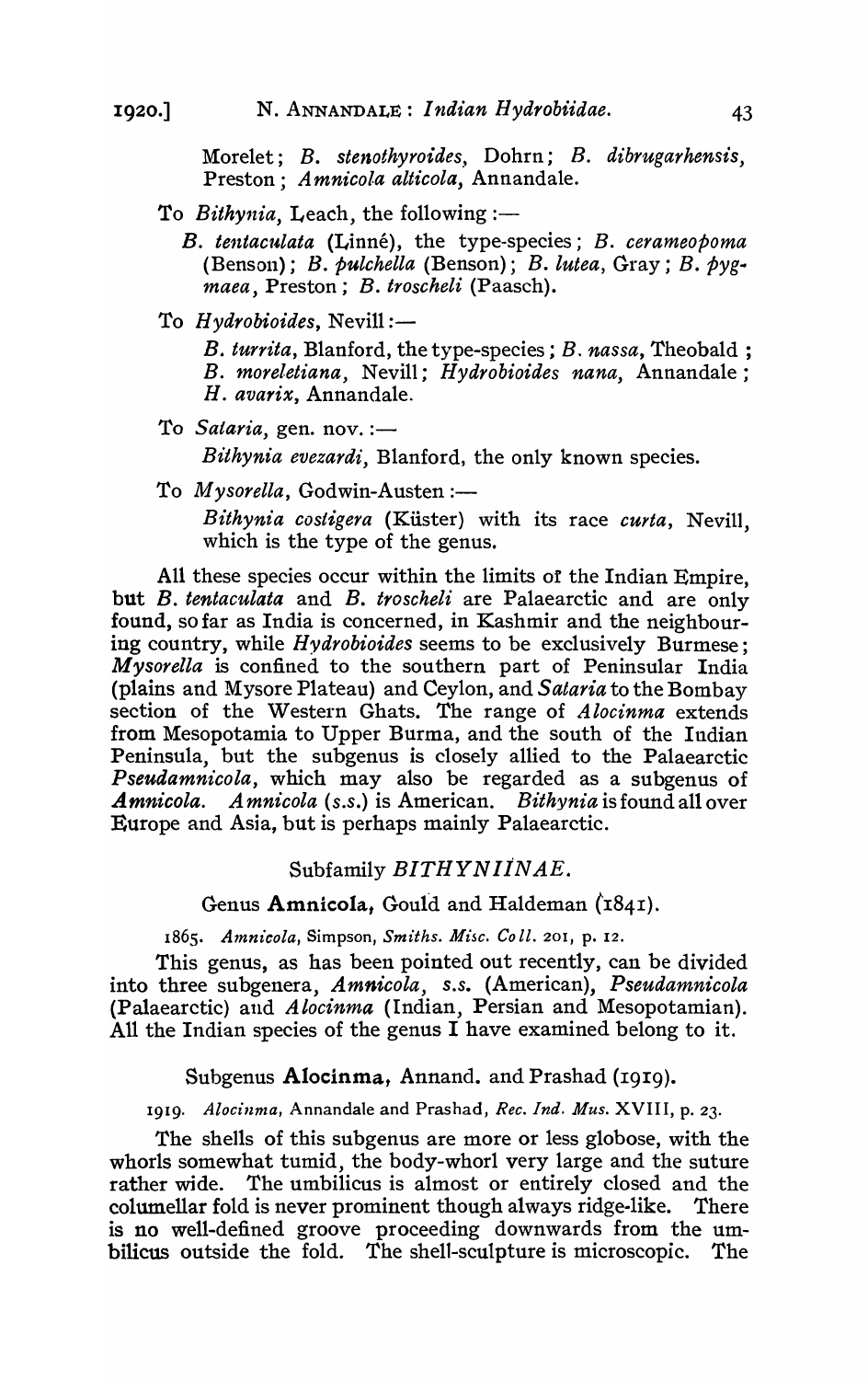structure of the operculum is distinctive when it can be seen, but is often obscured by deposits of algae or mineral substances on the surface. These should always be cleared away before the operculum is examined. It fits precisely into the mouth of the shell. The radula differs from that of *Bithynia* in the following points :-( $I$ ) the central tooth has a distinct quadrate projection on its disc and is produced in the middle on the basal margin; (2) the laterobasal denticulations on this tooth are very few and are situated at some distance from the lateral margins; (3) none of the denticulations of the lateral teeth are greatly enlarged; (4) those of both marginals are minute and sharp. The soft parts seem to be very similar in the two genera.

TYPE-SPECIES, *Amnicola sistanica*, Annandale and Prashad.

Mousson's 1 *Bithynia efecta* from Mesopotamia belongs to this subgenus, as well as the type-species and the Indian and Burmese forms listed above.

## Genus Bithynia, Leach (1818).

*19* <sup>1</sup>*9. Bithynia,* Godwin-Austen, *Rec. Ind. Mus.* XVI, p. 213.

The shell of this genus is as a rule more elongate, more acuminate and more conical than that of *A mnicola.* The umbilicus is usually perforate but constricted and even when it is completely closed a well-defined groove can be distinguished proceeding obliquely downwards from it but not meeting the margin of the lip. The columellar fold is a sharp and prominent ridge, forming a wall along the inner margin of the groove. The shell-sculpture in the Indian forms is microscopic. The operculum is never very thick. It is marked externally with coarse concentric ridges, encircling a central or subcentral nucleus.. The internal surface is nearly smooth. In young specimens traces of a spiral structure can sometimes be detected on the external surface. The radula differs from that of *Alocinma* in the points noted in discussing the latter genus.

TYPE-SPECIES, *Helix tentaculata,* Linne.

## Hydrobioides, Blanford (1869).

1918. Hydrobioides, Annandale, Rec. Ind. Mus. XIV, p. 117.

This genus is closely related to *Bithynia* but may be distinguished by the structure of the lower part of the shell and of the radula. Although the spire and the upper part of the body-whorl are thin the lower part of the latter, or rather the lower and outer part, is considerably thickened and has a more or less porcellaneous appearance. The columellar callus is also much broader and flat-The columellar callus is also much broader and flatter. !n several species a prominent varix on the body-whorl is a conspicuous feature. The shell varies in shape so greatly that two subgenera may be distinguished. The operculum is like that of Bithynia, but is relatively smaller<sup>2</sup> and the concentric lines

<sup>1</sup> Mousson, *Journ. Conchyl.* XXII, p. 46 (1874).

It is sometimes withdrawn into the shell in highly contracted specimens.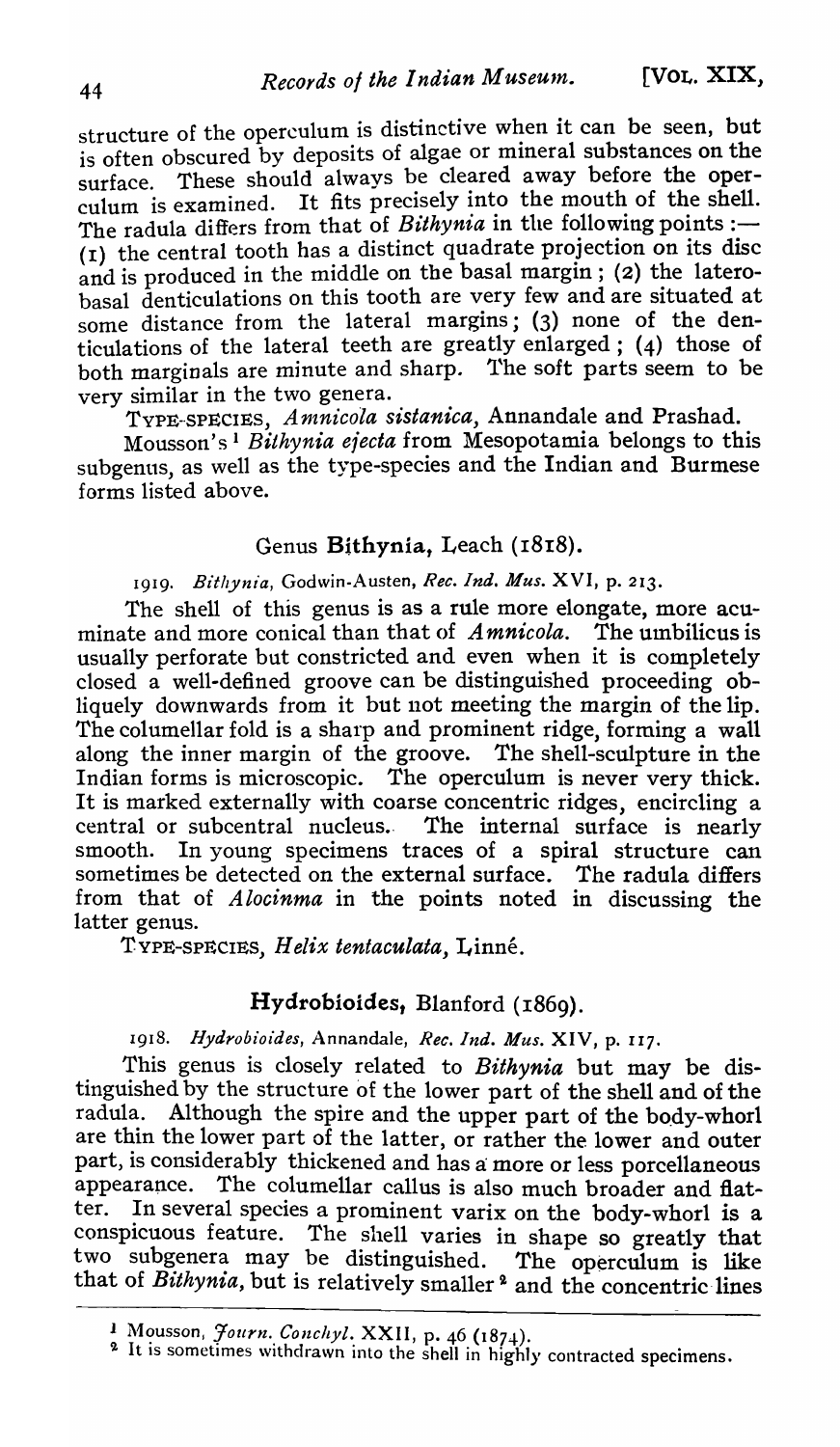penetrate to the internal surface. The radula closely resembles that of *Alocinma;* but the laterals have the central denticulation much enlarged and bear a distinct prominence on their disc.

The two subgenera may be distinguished as follows: $-$ 

- I. Shell more or less elongate, acuminate, with the main axis of the spire and that of the body-whorl in the same straight line and the mouth vertical *Hydrobioides*
- 2. Shell globose, with the spire short and oblique, almost neritiform, with the mouth very oblique  $\sim$  ... *(s.s. ) Paranerita,*  nov.

The type-species of *Hydrobioides* (s.s.) is *Bithynia turrita*, Blanford; that of *Paranerita, Hydrobioides physcus,* Annandale, the only known species. I can find no structural difference between the animals of the two subgenera.

The peculiarities of the lower part of the shell in both subgenera seem to be correlated with a very definite, probably seasonal and recurring period of arrested growth. The varix in those species in which it persists represents the last period of rest, after which there is apparently only one more growth-period. In several shells in Nevill's series of his *Bithynia 1noreletiana,* which must be referred to this genus, a well-defined varix is present at some distance from the mouth, but beyond this point the shell is very thin and the outer lip is sharp, proving that the animals were killed during a period of active growth.

The porcellaneous appearance of the mouth and the outlines of the shell give the species of *Hydrobioides (s.s.)* a superficial resemblance to those of *Pachydrobia,* Crosse and Fischer, an Indo-Chinese genus; but the structure of the operculum is very different and the male organ of *Pachydrobia* differs in .being simple and without a lateral process. The shell of *H. (Parane<sub>l</sub>ita) physcus*, on the other hand, resembles that of *Julliena* of the same authors and from the same region, but here again there are the same structural differences in the animal.

#### Genus Sataria, nov.

The shell is moderately small and thick, almost trochiform, with swollen whorls. The umbilicus is patent but not deep and is approached from the anterior border of the mouth by a broad, deep, oblique groove. The peristome is continuous, uniformly thickened internally, prominent and produced to a point both above and below. The sculpture of the shell consists of fine but distinct spiral grooves. The operculum is calcareous, of ovate outline and rather smaller than the mouth of the shell. The operculum is stout and marked with strong concentric ridges externally, the nucleus being central; internally it is convex and without sculpture. The radula resembles that of *Bithynia* but the denticulations of the teeth are blunter and there is a quadrate process on the disc of the central tooth. Nothing is known of the soft parts.